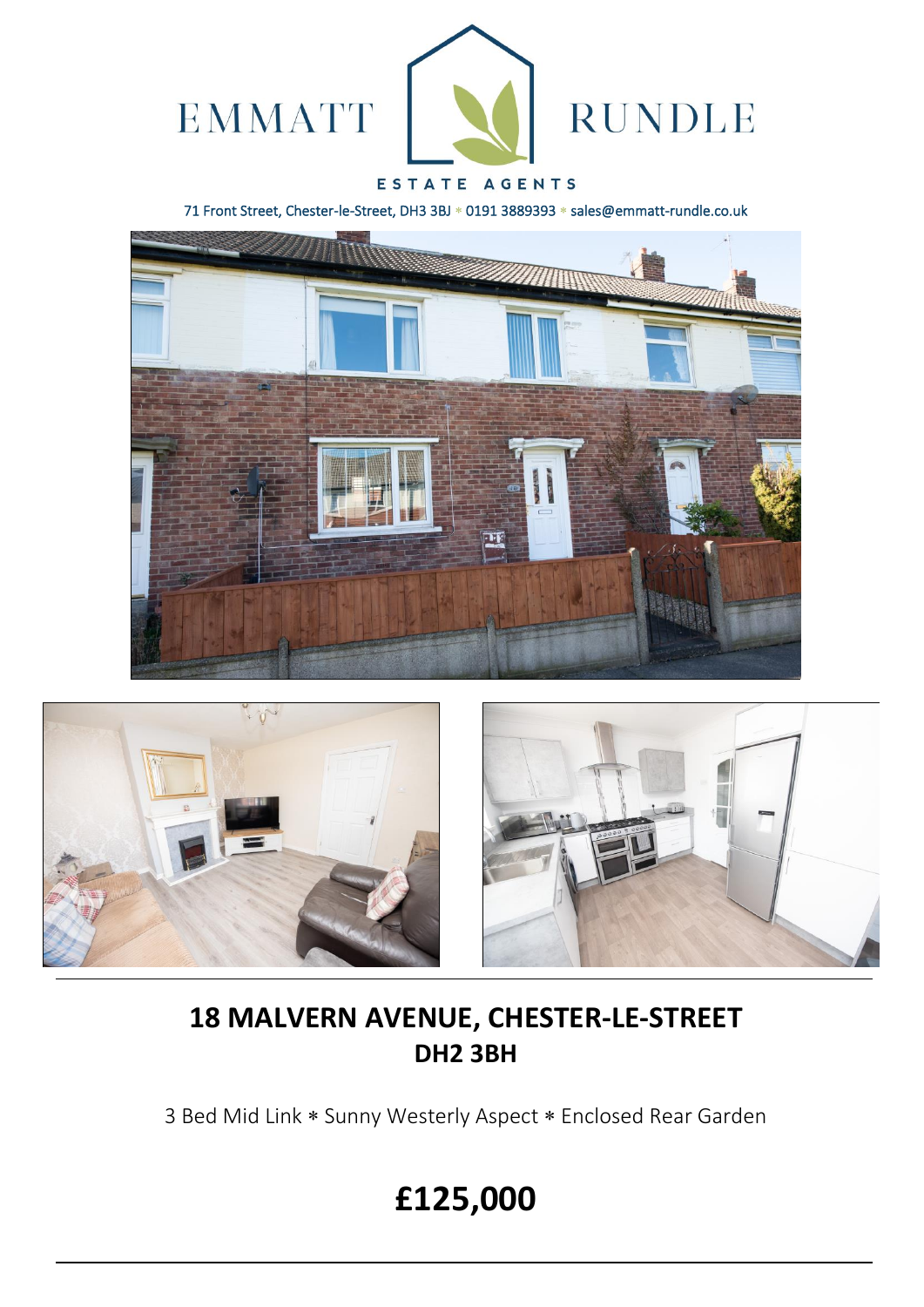### DESCRIPTION

A three bedroom family sized home which is well situated in this popular area providing easy access to town, schools and local amenities. The property is well presented throughout and has a number of attractive features including lounge with feature fireplace, spacious kitchen/dining room with professional oven and integrated dishwasher, bathroom in white with combi shower, and enclosed rear garden enjoying a sunny westerly aspect. There is the benefit of gas central heating via combination boiler and UPVC double glazing.

TENURE - Freehold

### **DIRECTIONS**

From the south end of Front Street take the fourth exit at the roundabout, turn left at the next roundabout onto West Lane, continue over the mini roundabout and take second left onto Cleveland Avenue, take next left then fourth right and property is on the right.

### GROUND FLOOR

LOUNGE

ENTRANCE HALL **ENTRANCE** HALL **Spindle staircase**, storage cupboard, UPVC door, radiator



13'6" (4.11m) x 13'2" (4.01m)

venetian blind, radiator

Feature fireplace and fire, laminate flooring,

KITCHEN/DINING ROOM 20'3" (6.17m) x 9'6" (2.90m) Range of wall & base units with co-ordinating worksurfaces, professional 7 burner range with double oven, stainless steel cooker canopy, integrated dishwasher, stainless steel sink unit, mixer tap, plumbed for washer, breakfast bar, tiled splash backs, laminate flooring, vertical blind, radiator



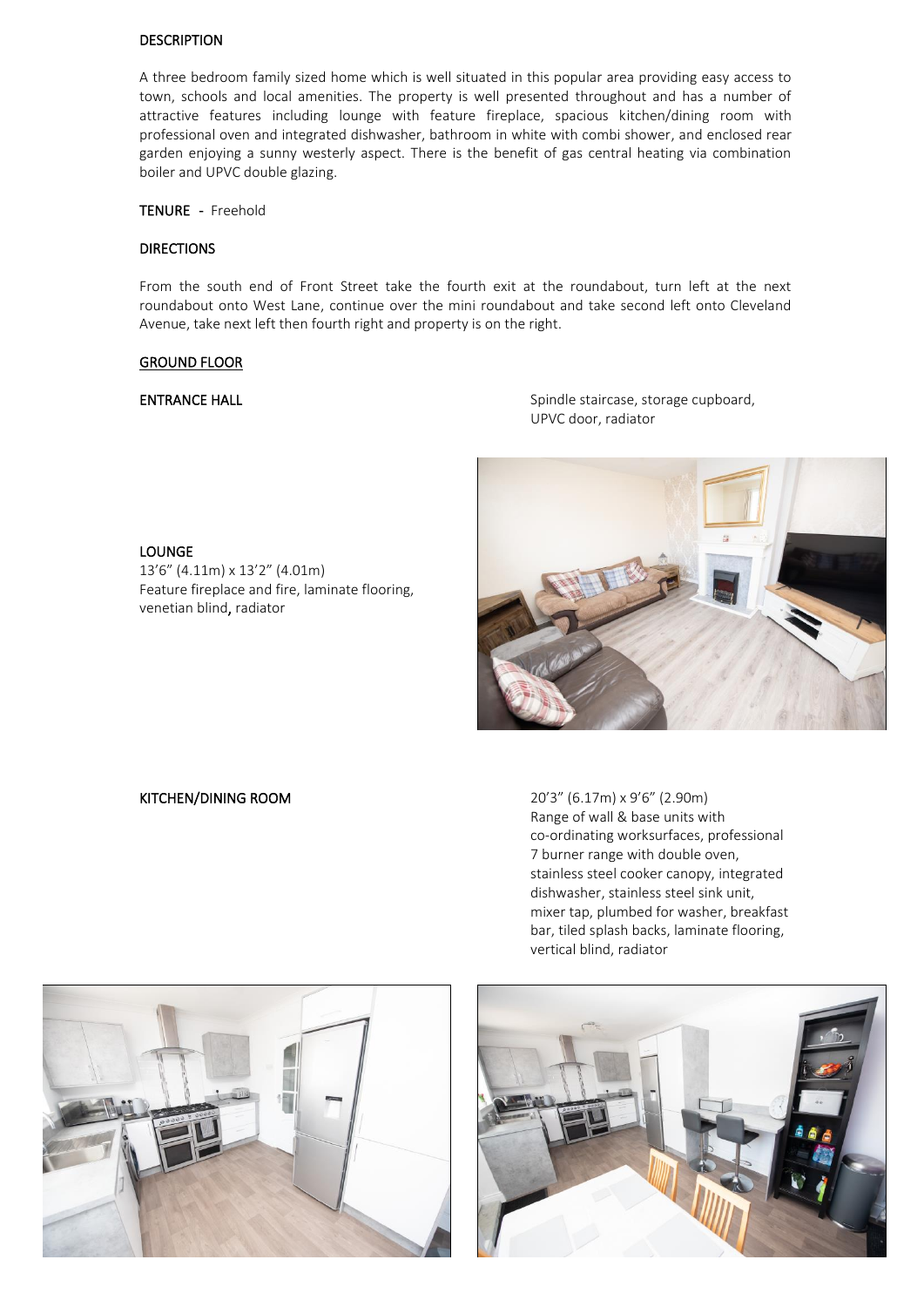### **FIRST FLOOR**

BEDROOM 1 13'2" (4.01m) x 10.6" (3.20m) Roller blind, radiator





BEDROOM 2 12'3" (3.73m) x 9'7" (2.92m) Roller blind, radiator

BEDROOM 3 10'1" (3.07m) x 9'7" (2.92m) Storage cupboard, vertical blind, radiator





### BATHROOM

Suite in white, bath with combi shower and shower screen, WC, hand basin, ceramic tiling, linen cupboard, combi boiler, roller blinds, radiator